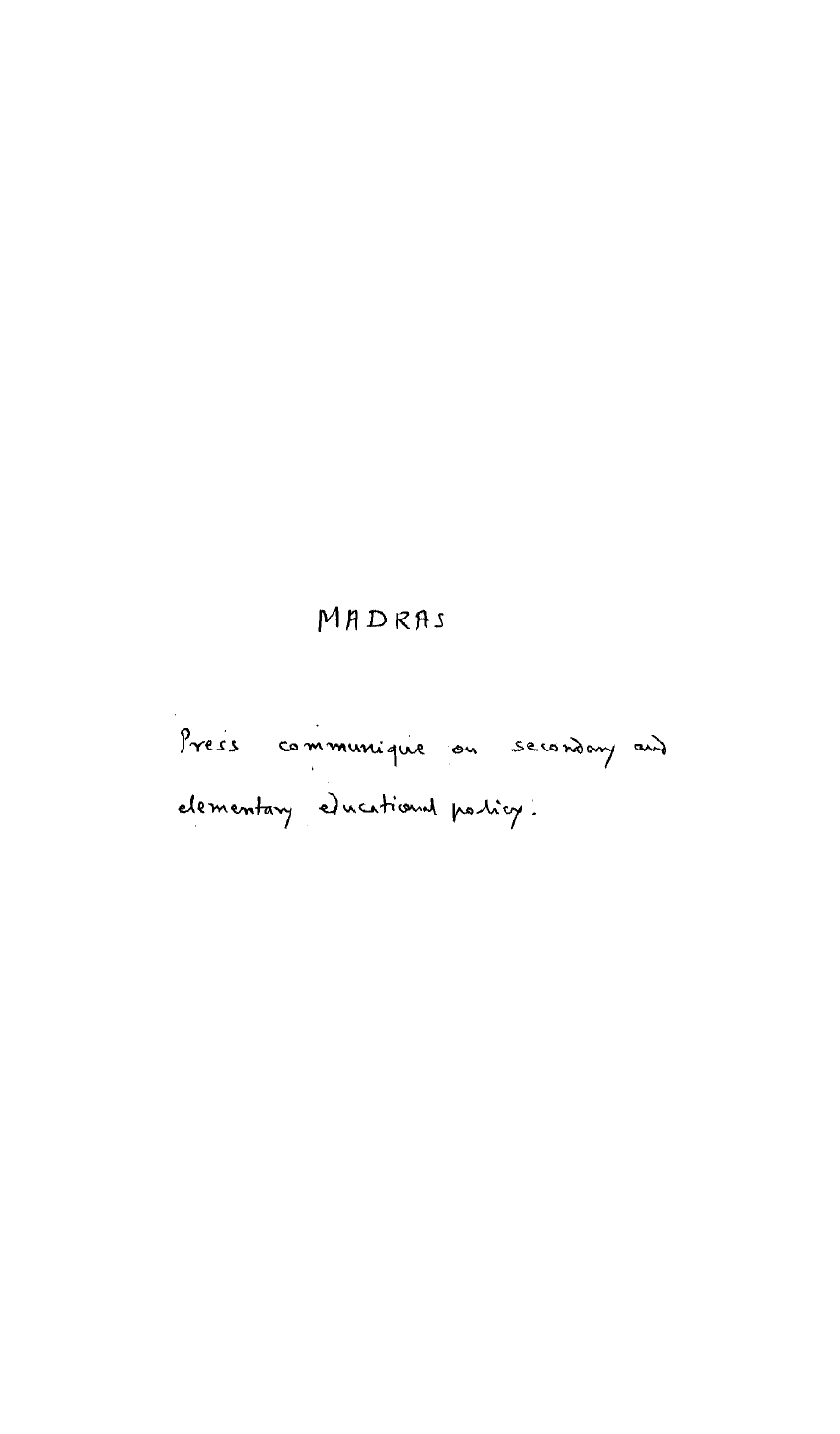

EDUCATION AND\_ PUBLiC HEALTH DEPARTMENT

## **G.O.- No. 1398;· 26th June 1937**

Education-secondary and elementary-Policy-Press communique-Issued.

Order...No. 1398, Education, dated 26th June 1937.

The following press communiqué is issued:-

## PRESS COMMUNIQUE.

*Introduction.-*The Government feel that the time is ripe for a pronouncement on their general policy in regard to the main branches and grades of education. In recent years in all provinces and administrations in India the question of a change of outlook in ~ducational policy and the question of. the improvement of the system of education, particularly the system of primary education, have been receiving the most earnest atten-: tion. The Government of India have themselves felt that the progress of education has become so fundamentally important that a united effort should be made with the close .co·operation of leading educationalists in all provinces to frame a new policy of educational .advancement at all stages and particularly to increase the rate of progress in the spread of mass education and of literacy. To this end, in 1935, the Government of India reconstituted the Central Advisory Board of Education which had been held in abeyance for reasons of retrenchment but which the Auxiliary Committee of the Indian Statutory Commission bad strongly recommended should be reconstituted. Even before the reconstitution of the . Central Advisory Board of Education almost all provinces in India had set up independent enquiries regarding the progress made in the various branches of education and regarding the best policy to be adopted for the improvement of education generally. In addition to these local enquiries, the Auxiliary Committ ; sion of the franchise, took the opportunity, the first opportunity afforded since the Hunter Committee of 1882, to survey the whole field of education. The report of this Committee published in 1929 formed an important document for the consideration of all Provincial .Governments. Amongst its many findings the report of the committee drew prominent rattention to the ineffectiveness of a large portion of the total expenditure on education, particularly in the sphere of mass education. Since then nearly all the provinces and . administrations in India have been attempting to formulate a policy for mass education which will result in the more rapid production expenditure and wastage of material. The Auxiliary Committee of the Indian Statutory<br>Commission also drew prominent attention to two other disquieting features of the state of<br>education in India. They were the large number ,so large & number of educated unemployed. In the last few years much attention and Government have set up special committees and have ordered special enquiries to be undertaken. As a result, Government have considered a number of special reports including the report of the Committee on the reorganization of Secondary Education, the report on the progress of Elementary Education, the report of the Committee on the reorganization<br>of Higher Elementary Education, the report on the financing of Secondary Education,<br>the report of the Unemployment Committee, the report o ment of Women's Education, the Champion Report and the report on Agricultural bias in Middle Schools. Quite recently also the Education Committee of the Provincial Economic Council submitted an important report on mass edu problems facing educationalists in the Presidency of Madras has hitherto been issued. The . Government, ·therefore,' feel that the time bas now come to publish for publio information, and for constructive criticism and suggestion, a clear statement of the present position in .-each branch of education and of the objectives which Government believe should be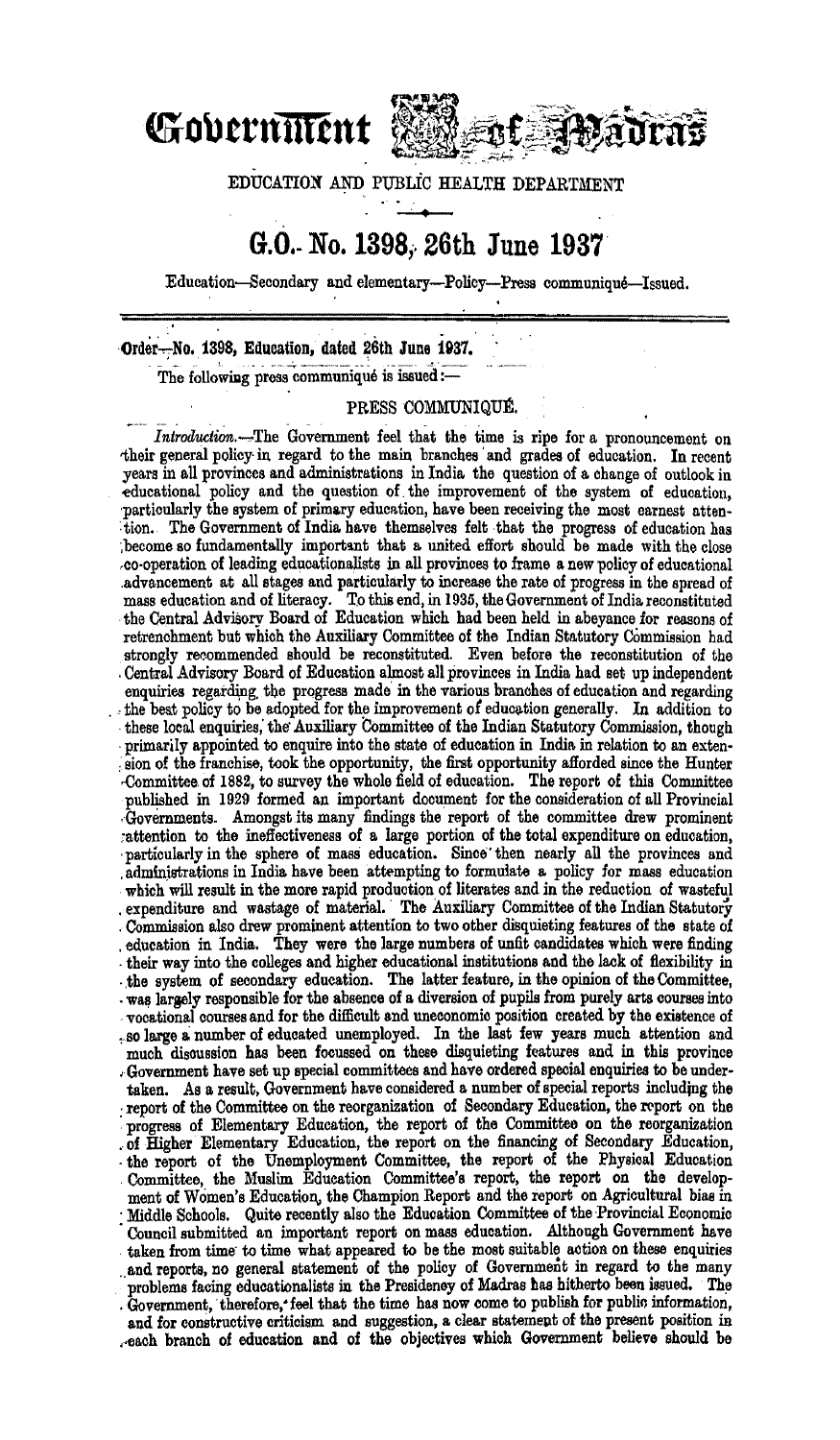aimed at in each branch and an enumeration of the manner in which Government hopeover a period of time to reach those objectives. It is not their intention that the proposals made in this resolution should be regarded as unalterable. In the light of changing conditions or in the light of helpful and responsible criticism changes may have to be made. It is, however, the intention of Government that they should form the basis. not merely for discussion but for an attempt both to see more clearly. the direction in which the various grades of education are progressing and for the formulation of a sound policy to obtain more satisfactory results and to eliminate waste of money and of material. The Government fully realize that the Government and the Education department cannotalone hope to bring about either the far-reaching changes suggested in this resolution or the rapid improvement which they hope will occur as the result of these changes without. the co-operation of university authorities, local boards, large educational organizations, private managements, etc. The Government sincerely hope, however, that the resolution which reviews the position of education in this province will be helpful in giving a definitelead to all those who are working in the field of education and to all those who may be feeling that the present rate of progress and even the present structure of the educational. system are not as satisfactory as they might be.

*Mass education.*--The primary object of the State in providing a system of elementary· education is to ensure that the masses of the country are gradually made permanently literate. A limited number of children are made permanently literate in secondary schools, special schools at home or by institutions not recognized by or provided by the State; but the· elementary school system, approved and controlled by the State, is the main channel through which it can be expected that in course of time the whole population will be made literate. Looking back over a period of thirty years in this province it will be seen that there have been very considerable developments in the field of elementary education. There has been a lafge increase in total expenditure, a large increase in the total number of students enrolled and a large increase in the number of schools provided. In 1905-06 the total enrolment in the first five standards of elementary schools for both boys and girls was 711,674, in 1934-35· the total enrolment was  $2,715,005$ : in 1905-06 the total expenditure from all sources on elementary schools was Rs. 28·50 lakhs; the corresponding figure for 1934-35 was Rs. 235·41 lakhs. In 1905-06 the total number of elementary schools for boys and girls was 21,399; in 1934.-35 the figure was 49,123. In addition to these large statistical increases Government. have passed legislation for the introduction of compulsion and have introduced compulsion. in a number of areas, particularly municipal areas. Government have also by legislation insisted on the raising of an educational cess to be used, with its equivalent Government contribution, by local boards, for the furtherance of elementary education. Government. have in addition considerably increased the provision for the training of teachers and the percentage of untrained teachers working in elementary schools has fallen .from 73·91 in 1905-06 to 30.33 in 1934-35. Viewed from these aspects it would appear as if progress. had been satisfactory. A careful analysis of the existing position, particularly of therelationship between the strength of elementary school standards and the increase in literacy of the population, reveals however the fact that, while it is satisfactory that there has been a very large increase in the enrolment of elementary schools, the large increases have not. reswted in anything like a proportionate increase in the duration of school life and consequently in the production of permanent literates. The figures for literacy for the last three· censuses show that the rate of increase in the percentage of the literates of the population is moving extremely slowly. The increase in the percentage of male literates only increased by 1<sup>-4</sup> per cent in the decade 1911-21 and only increased by 0.9 per cent in the decade 1921-31. The increases in the percentages of female literates were only 0.8 for the decade 1911-21 and only 0.5 for the decade 1921-31. It will be seen that actually the rate of increase has fallen between 1921 and 1931. It seems obvious that in spite of all that has been accomplished in the field of mass education there is little relationship between increased. total enrolment and the production of literates from the elementary school system. While there has been an mcrease of over two million pupils in total enrolment in the first five. standards during the last thirty years, the increases in the percentage of literates to the total. population have only been fractional. Since the 1911 census the increase in the total. number of male literates has only been 900,000 and the increase in the female literates only 329,000. It is not difficult to explain the causes for these facts. The main difficulty which has always faced the Education department is the difficulty of retaining children in school long enough to make them permanently literate and the large. increases in expenditure, total number' of pupils and total number of schools have not. succeeded in increasing the duration of school life. In fact, viewed in terms of percentages, the huge increase in 'enrolment, particularly in the I standard, has resulted in a decrease in the percentage of the number of pupils in the V standard to the number in the I standard. While it is satisfactory that the total number of pupils reading in the V standard, for example, has risen from 45,522 to 118,477, it is equally disquieting that these figures should form a smaller percentage of the total enrolment in the I standard than.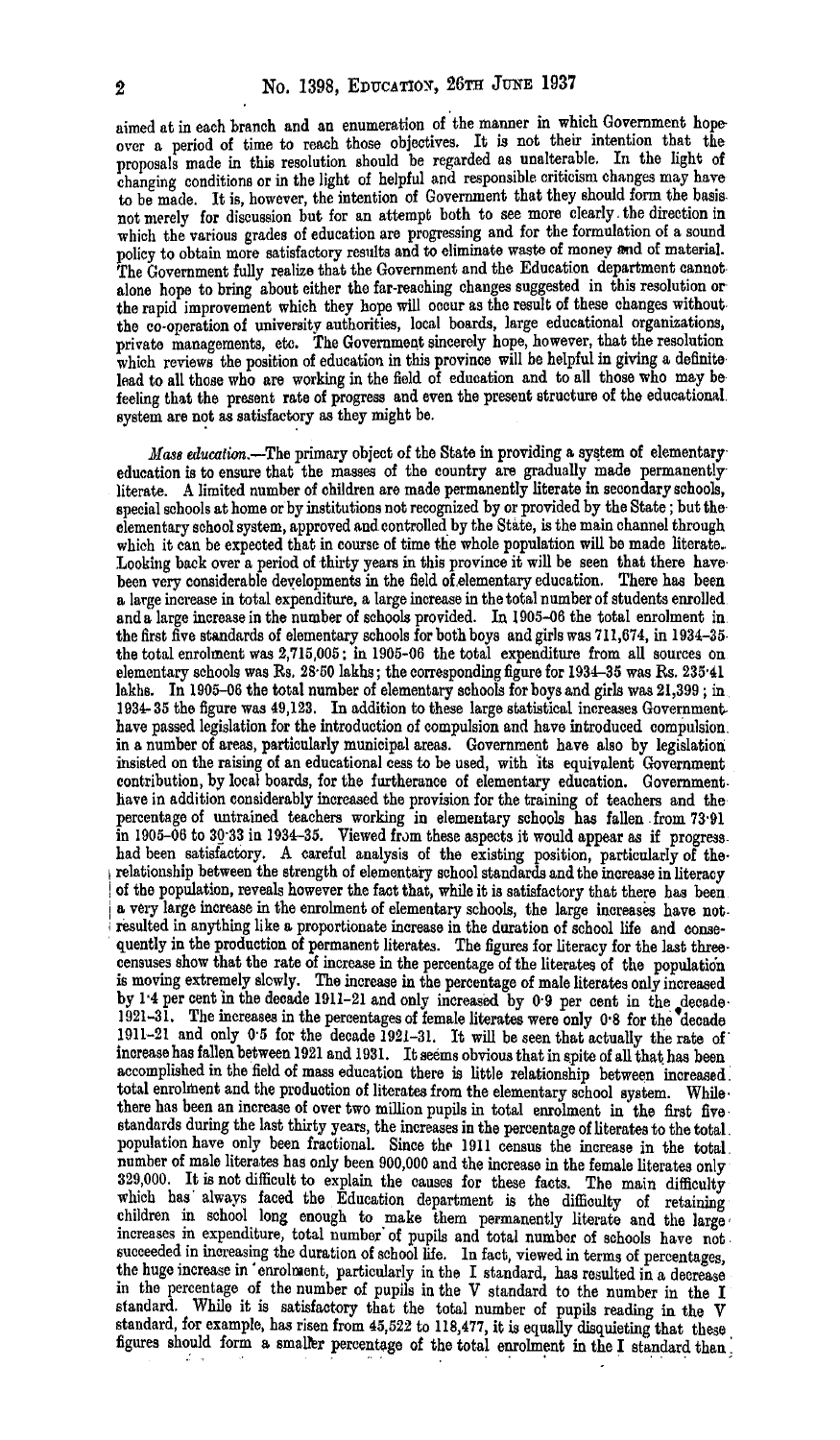was the case thirty years ago. Similarly, the percentage of pupils admitted into the I standard in 1905-06 who reappeared in the V standard in 1909-10 is considerably higher than the percentage of pupils admi1.ted into the I standard in 1930-31 who reappeared five years later in standard V. In technical language " wastage " and " stagnation" have not only continued but increased and Government have seriously to consider what steps should now be taken to prevent what, from a financial point of view, is in reality an ineffective expenditure of very large sums of public money. It may be safely stated, as was indicated in the Report of the Auxiliary Committee of the Indian Statutory Commission, that with rare exceptions money spent on the education of children who do not. proceed beyond the III standard is almost totally wasted and from the figures given it is not difficult to calculate what large sums of money have been spent almost without any return to the State. Actual figures for the five years 1930-31 to 1934-35 show that out of 1,369,833 pupils enrolled in the I standard in 1930-31 only 303,931 survived to the IV standard in 1933-34 and only 118,477 survived to the V standard in 1934-35. The wastage between standards I and II still remains enormous. Out of 1,369,833 pupils enrolled in the I standard in 1930-31 only 527,414 were found in standard II in the following year, there being a drop of 850,000 pupils between I and II standards in one year.

Apart from the reluctance of certain classes of parents to keep their children in school and the economic necessity for many children, particularly of the poorer classes, to be occupied in domestic, agricultural and industrial work, the Government believe that the main reason. for the abnormal wastage in elementary schools lies in the schools themselves. Large numbers of schools do not by their structure provide for a complete primary course and many such schools have remained incomplete and ineffective for a long period of time. In addition, there are many schools which, by reason of their uneconomic strength, their incompleteness and the adequacy of the other school provision in the local area, do not deserve to continue in existence. \Further, a very large proportion of the total number of schools are single-teacher schools in which obviously one teacher engaging several standards and sections of standards cannot, unassisted and inadequately supervised, be expected to give proper education and adequate instruction to the pupils in his charge. $\cdot$ This applies particularly in the case of the large number of very young children in the lowest standards amongst whom there is the greatest tendency to wastage and stagnation and for whom a whole-time well-equipped teacher, preferably a well-trained woman teacher, is an absolute necessity. Large numbers of under-aged pupils attend the I standard occupying much needed school places and using the school practically as a crèche. (This greatly handicaps the work of the I standard and Government have decided to exclude all boys of under  $5\frac{1}{2}$  and all girls of under 5 from school, except  $\frac{1}{2}$ in the case of kindergarten, nursery or model schools. (Although in recent years Govern- 1 ment have made serious endeavours to procure more trained and more highly qualified ment have made serious endeavours to procure more trained and more highly qualified teachers, many schools, particularly aided schools, still employ unqualified and untrained  $\parallel$ teachers. The limited capacity of these teachers makes it impossible for them to ensure that the pupils in their charge move rapidly up the elementary school course and emerge as permanent literates.) The existence of so many incomplete, under-staffed and improperly equipped schools Kas resulted not only in high wastage but in stagnation as the result of which pupils even when they are successfully retained in school remain in the lowest standards for a number of years and never secure any education of real value. The incomplete structure of lower elementary schools is revealed in the following figures. [Out of a total of 42,574lower elementary schools, ouly 7,159 are complete schools with 5 standards, 27,142 have only 4 standards, 6,147 have only 3 standards, 1,757 have ouly *2* standards and 369 have ouly 1 standard) Had these schools adequate staffs, even though they were incomplete in structure, better education and less wastage might have been obtained, but (out of the total number of lower elementary schools as many as 18,639 schools have only one teacher. Of this total 284 are 5 standard schools,  $12,714$  are 4 standard schools,  $4,046$  are 3 standard schools and 1,295 are 2 standard schools. The inability of a single teacher to handle these schools satisfactorily is further emphasized when it is remembered that many of the standards in these schools are divided into more than one section. In addition to the impossibility of a single teacher satisfactorily handling a number of classes in complete and incomplete schools, the staff of the remaining schools is in many cases insufficient, as many as 1,891 schools with 5 standards having only two teachers and as many as 9,537 schools with 4 standards having only two teachers. The inefficiency of many uneconomic schools is illustrated by the fact that of the total number of lower elementary schools as many as 11,819 are working with less than thirty pupils on the rolls and a much smaller number than that in actual attendance. The following figures reveal the extent to which there is still need for improving the quality of the staff in elementary schools. There are in boys' and  $\vert$ girls' elementary schools at present as many as 33,630 untrained teachers of which as many as 13,822 are untrained teachers of the lower elementary grade. • Although Government have initiated the policy of eliminating the lower elementary teacher altogether, there are still, in boys' and girls' elementary schools, as many as 32,095 trained teachers of the lower .elementary grade.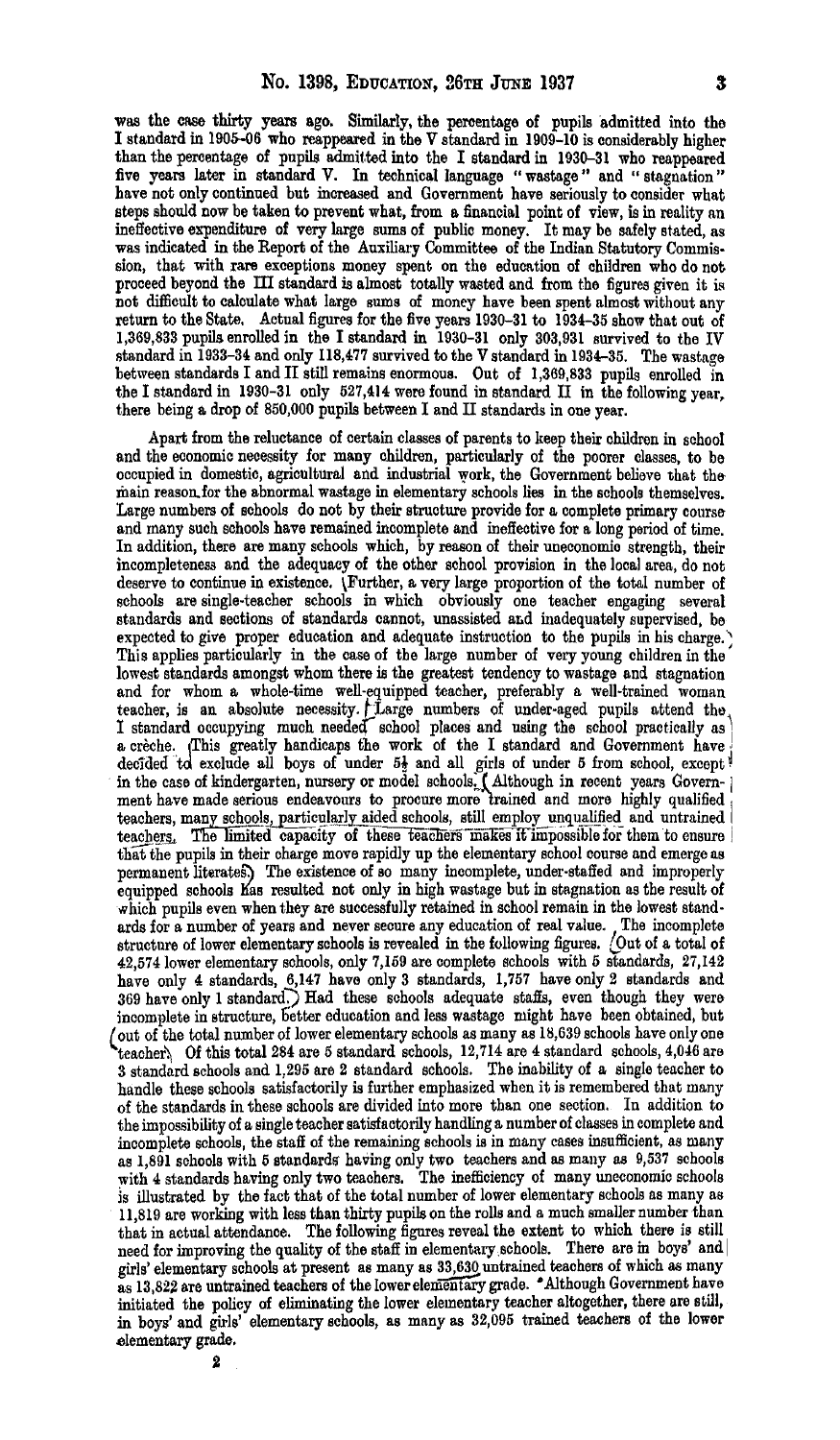Taking all things into consideration. Government feel strongly that the most urgent f need in mass education at the moment is to eliminate ineffective and inefficient schools and to build up in their places a system of complete, economically well-filled, well-staffed, five standard primary schools ; schools which in effect, by their structure and equipment, should give manifest assurances of adding , ment have recently taken steps to see that in future and after a due warning grant-in-aid and subsidies are given only for the maintenance of (1) complete and properly staffed schools, (2) feeder schools capable of proving that they are regularly passing on their pupils to the higher standards of complete schools, and (3) single-teacher or two-teacher schools in ·isolated areas where the children of school-age are few in number and where plural :class teaching must necessarily be adopted. Government have also taken steps to prohibit as early as possible the employment of inadequately qualified and untrained teachers. ' Government, however, recognize that even a qualified and trained teacher cannot obtain the best results if his conditions of service are unsatisfactory, his pay inadequate and irregular and his status insufficiently recognized. They have, therefore, undertaken an enquiry into the conditions of service of teachers in elementary schools and have recently devised means for gradually securing suitable improvements in the conditions of service of the elementary school teacher.

Government further consider that one of the causes of unsatisfactory progress is the unsuitability of the curriculum in elementary schools and the absence in many cases of proper methods of teaching. The scheme of studies for elementary schools is not sufficiently related to the life and surroundings of both parents and pupils. This is particularly so in the case of rural elementary schools. If the village school is to be of real value to the village children and to the surrounding rural life generally the teaching imparted in the school must be directly related to the realities of life in its environment. The stereotyped methods now generally employed by schoolmasters, many of whom do not belong to rural areas, tend to make study in the school something foreign and extraneous and therefore something difficult and uninteresting to the majority of the pupils. The teaching of nature study, for example, from a text-book without its being in any way related to the actual life in and around the school is of no practical value. There is little or no training in the powers of observation, hardly any practical work, and no interest is taken in gardening, The teacher usually tends to divorce the pupil from village life and hereditary occupations rather than help to train up better villagers. The unsuitability of the present curriculum is also evinced by the fact that the most important· subjects such as hygiene, civics and practical instruction are now only optional subjects'). The reorganization of the courses of study in elementary schools naturally necessitates a reorganization of the work done in the training schools. What is especially required is that educated villagers should be trained in rural bias so as to make the imparting of knowledge a living thing in relation to everyday happenings in village life. In this connexion Government believe that it is probable that the project method of teaching in elementary schools is the best suited, particularly for rural schools. In order to frame a curriculum more suitable for elementary schools, Government have recently set up a special committee competent to draft detailed. syllabuses for each standard of elementary schools. Formal and uninspiring teaching from text-books has been partly caused by the use of an excessive number of text-books and Government have recently passed orders largely reducing the number of text-books permitted to be used in elementary schools. In order to ensure a greater correlation between the training course in training schools and the work, particularly of the village teacher, Government have also ordered that the courses in training schools should be fundamentally revised.

Government further consider that one of the reasons why the village teacher is unable to adopt suitable methods of teaching and also unable to make the village school function as the centre point of rural reconstruction work, is that the teacher, trained long ago probably in antiquated methods, does not receive any further instruction in up-to-date methods throughout his service. They therefore propose at an early date to institute a widespread system of refresher courses in training for elementary school teachers.

As already indicated, there are large numbers of elementary schools whose working is unsatisfactory and in consequence of which much of the money spent upon them can only be regarded as waste. There is a wide difference between the reported number on the rolls of many schools and the reported number in daily attendance. If this is so as shown in the actual reports from the schools themselves, there is unfortunately every reason to believe that the actual difference in daily practice is much larger than what is reported. There is also every reason to believe that many of the schools work very irregularly. [Owing to inadequate supervision, schools, particularly those in rural areas, have little fear of a surprise visit or other visits on more than one or two days in the year. This must necessarily result in the schools, if they are not under well-organized managements, being irregular in their working and in some cases actually bogus in their existence. Government have recognized the need, therefore, for a strong inspectorate.] In order to strengthen the inspectorate during times of rapid development, Government adopted the policy of having a District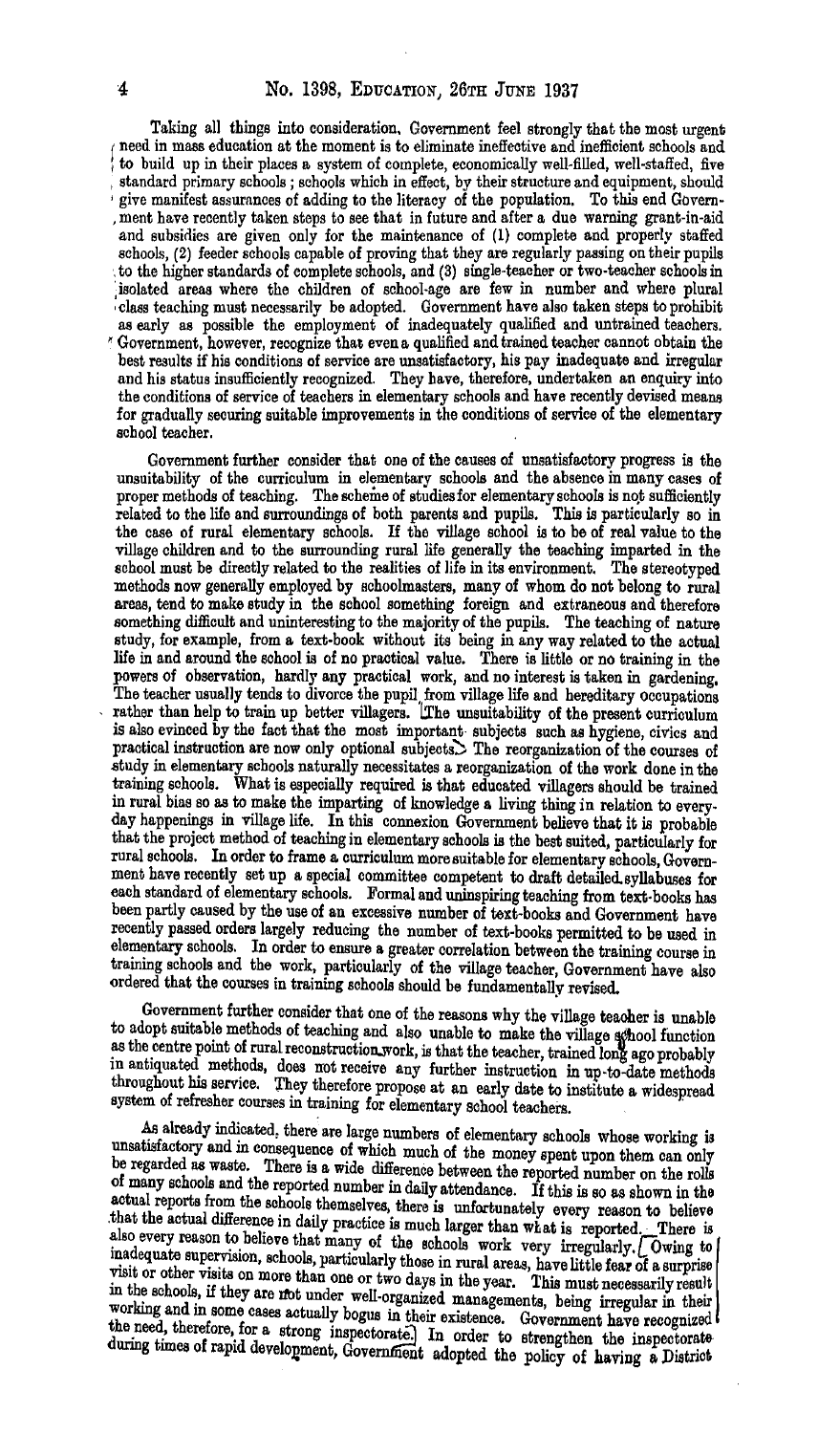Educational Officer for every district of the Presidency. Government also appointed a. number of Junior Deputy Inspectors and recently agreed to the appointment of a. Special Deputy Director for Elementary Education. Government have, however, found in practice that even the adoption of these measures has not been sufficient to ensure adequate super· vision, more frequent visits to schools and the prevention of waste of public funds. District Educational Officers, Deputy Inspectors of Schools and Junior Deputy Inspectors, Inspectresses of Girls' Schools and Sub-Assistant Inspectresses are concerned with the routine work of and the inspection of over 50,000 institutions in this Presidency and the Special Deputy Director for Elementary Education is concerned with the administration and control of the whole of mass education in all ita aspects throughout the Presidency. It is not, therefore, surprising that there is still need for more adequate supervision and control. The total expenditure on primary education in this province amounts to Rs. 2.35 crores, of which Rs. 1.37 crores are met from Government funds and Rs. 53.47 lakhs are met from local body funds. CThe total amount spent by Government on the inspecting agency for all Indian schools is approximately Rs.  $16·7$  lakhs or only  $7·1$  per cent of the total expenditure on elementary education and the total amount spent by Government on the inspection and administration of all classes of educational institutions in the province amounts to only Rs. 18·92 Jakhs or 7·5 per cent of the total Government expenditure on education. In consideration of the fact that such very large sums of money are being spent on elementary schools and that such a large percentage, over 50 per cent of the total Government expenditure on education, is spent on elementary schools and in view also of the fact that the figures given in this resolution indicate large waste of public funds owing to the ineffectiveness of much of the education imparted, Government have decided that sound policy dictates that a further strengthening of the inspectorate should be undertaken without delay. IUnder existing conditions it has been found that in most areas large numhers of schools can only be visited for a formal inspection once in the year and that even assuming greater efforts are put forth no schools other than the schools located in hend· quarters or large urban centres can in any case be visited more than twice a year. This the Government consider to be wholly inadequate supervision.] Government have, therefore, sanctioned the appointment of a considerably increased number of Junior Deputy Inspectors with a view to ensuring that all elementary schools are more frequently visited and their work more adequately supervised. At the same time Government appreciate the need for strengthening also the superior controlling establishment. [The working of District Educa-"' tiona! Councils and the working of local bodies in relation to elementary education needs in Government's view greater supervision and control than the Director of Puhlio Instruction and his head office staff can at present exercise.) Government have, therefore, sanctioned. the appointment of four Divisional Inspectors as recommended in " the Report on the Development of Elementary Education of the Madras Presidency, with proposals for the reorganization of the controlling Agencies" submitted to Government as the resnlt of a survey made by an officer placed on special duty for the purpose.

While agreeing to increase the inspectorate, Government feel that other agencies also shonld be utilized to counteract the existence of bogus schools and the irregular working of lower elementary schools. To this end, other departments interested in rural welfare and represented on the District Economic Councils have been asked to encourage their subordi· nate officers to visit elementary schools. The Revenue department in particular have been asked to co·operate and by enlisting the aid of village headmen Government hope that much improvement may take place.

*Oompul8ion.-The* Government as far back as the year 1920 legislated by an Elementary Education Act for the introduction of compulsion under certain conditions for both boys and girls and compulsion has since been introduced in 32 municipalities and in 7 rural areas. In 1934 Government again introduced legislation so as to amend the Act of 1920 to enable them to take steps not only to introduce compulsion generally for all children of school-age but to compel a parent, who had once admitted his child to school to continue that child in school until the child had completed the elementary course or had passed out of the age-limit for compulsion. An examination of the statistics for the existing compulsory areas indicates that the success or failure of compulsion has considerably varied in the different localities in which it has been operating, but statistics clearly reveal that in no area has the application of compulsion succeeded in eliminating wastage or in obtaining a proper distribution of pupils between. standard and standard. After a careful investigation Government have come to the conclusion that in many cases insufficient preparation for the introduction of compulsion was made by way cf the provision of the required number of school places, the provision of adequate staff and equipment and more particularly the provision of complete five<sup>s</sup>tandard schools. Government now feel that the improvement of the schools generally as indicated in the earlier chapters of this resolution is of more immediate importance than a rapid extension of compulsion and in any case they feel strongly that the preyision of complete, properly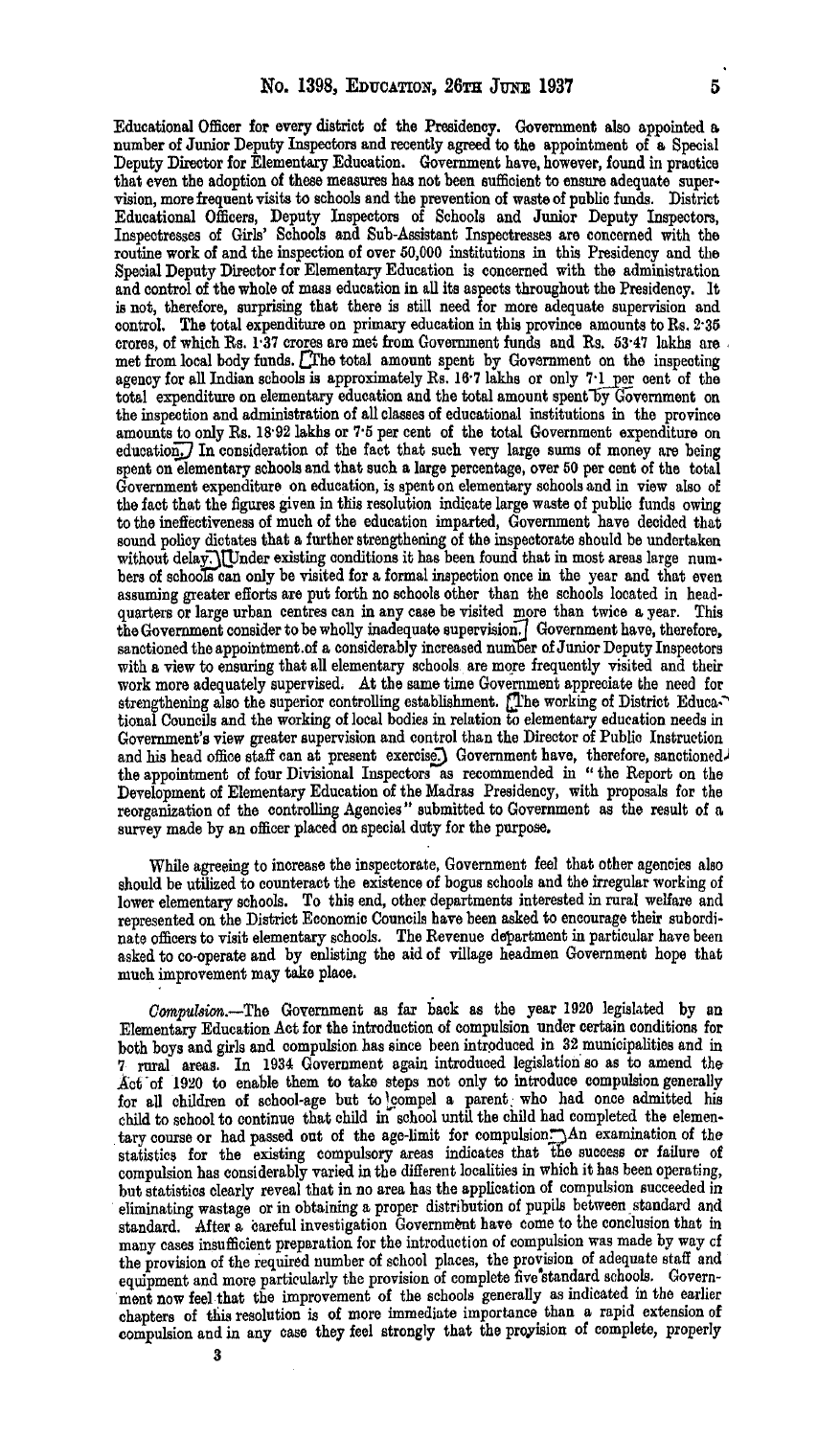staffed and adequately accommodated schools must in every case in future be an essential precursor to the introduction of compulsion. To start compulsion in any local area. without having a sufficient number of school places, without having schools with the complete structure of five standards and without having adequate staff and equipment must necessarily render the proper working of the scheme impossible. In several areas where compulsion has been working the arrangements made for legally applying compulsion have been altogether inadequate, but it is obvious that even if rigid legal steps are taken there is not much gained by compelling children to attend schools which are not so organized as to be able to give them a complete primary school course and turn them out as permanent literates. When however steps have been taken as indicated in this resolution to improve and build up the average elementary school, Government are prepared to adopt the policy of gradually extending compulsion in the presidency with adequate provision in the rules for making sure that compulsion will be legally enforced. Government, however, are not satisfied that under present conditions compulsion is being applied to the areas in which there is the greatest difficulty in attracting children to school and retaining them in the school.! Most of the existing schemes of compulsion are applied to municipal areas and an examination of the figures for school attendance and literacy show that it is in the rural areas particularly, in which are located groups of backward and depressed class communities, that the enforcement of compulsion is likely to be the only ultimate means of ensuring that children in those areas actually attend and remain at school for the full primary course. Government consider therefore that future schemes for compulsion should include a much larger extension of compulsion in rural areas. Similarly Government consider that with any extension of compulsion the position of girls should necessarily as a matter of broad policy receive greater attention than it has received in the past. The wide divergence between. the literacy figures for women and the literacy figures for men and the equally wide divergence between the figures in the number of girls reading in the IV and *V* standards of elementary schools compared with the corresponding figures for boys indicate, in the opinion of Government, that schemes for the compulsion of girls are at the moment even more important than schemes for the compulsion of boys. Government realize also in this connexion that from a much wider point of view the education of women in India is to-day more important than the education of men since it has been acknowledged that if the mother in the home is educated there is far more likelihood of the more rapid spread of education amongst the children of both sexes. Government further attach considerable importance to another aspect of the application of compulsion. An examination of the age-group figures by standards in elementary schools has revealed the fact that the present age distribution between standard and standard is extremely unsatisfactory, that is to say, that very large numbers of over-aged children are reading in standards the school places of which should normally be occupied by children of lesser age. In a perfect distribution of children of school-age between the standards, children aged between 6 and 7, for example, would be in standard I, children of 7 to 8 in standard II, children of 8 to 9 in standard III, children of 9 to 10 in standard IV and children of 10 to 11 in standard V. The actual figures for the pupils at present reading in the five standards of elementary. schools show that there are over 600,000 pupils aged other than 6 to 7 in standard I, over 300,000 pupils aged other than 7 to 8 in standard II, over 250,000 pupils aged other than 8 to 9 in standard III, over 200,000 pupils aged other than 9 to 10 in standard IV and over 75,000 pupils aged other than 10 to  $11$  in standard V. The application of compulsion to children so distributed would mean that large numbers of pupils would cease to come under compulsion after reading only in standard I, that large numbers of pupils now in standard I would cease to come under compulsion after reaching standard II and that similarly large numbers of pupils now reading in standard II would cease to come under compulsion after reaching only standard III. Government believe that a surer way of obtaining immediately beneficial results from compulsion would be to compel only all children of the lowest age group to attend school and to continue in school until they pass out of the school-age limits or reach the V standard and then in successive years apply the same form of compulsion until all children of the right age groups are reading in the five standards of elementary schools. Government consider that if compulsion each year is applied only to pupils who can be made literate within the school-age limits and within a five-year period better results will be obtained than by continuing to compel thousands of children to read in school until they have reached the school-age limit who, owing to the age at which they started and the low standard to which they can possibly reach within the age-limit, have no hope of being made permanently literate. Government have therefore under contemplation a further modification in the light of these facts of the method of compulsion statutorily permitted by the Elementary Education Amending Act of 1934.

Higher Elementary Education.-The system of higher elementary schools set up in this province was originally intended to be a post-primary course with standards VI, VII and VIII, a course more or less complete in itself but making provision for the passage of students in limited numbers into secondary schools. A recent investigation has shown that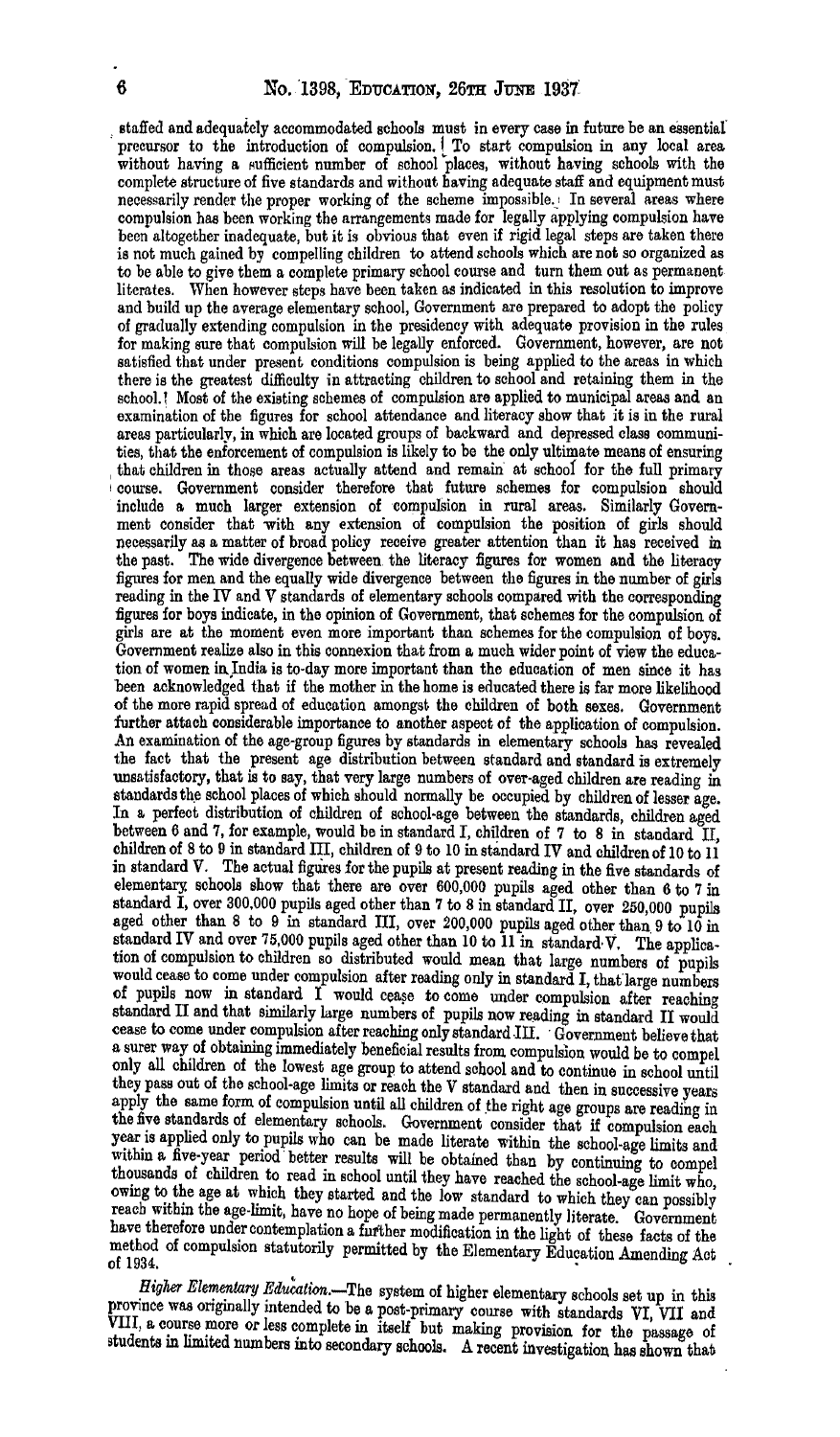while the number of students who proceed from higher elementary schools for further study in secondary schools has not largely increased, the schools themselves have in many cases not conformed to the type of school which was in mind when they were set up and this in spite of repeated pronouncements that the schools should be kept distinctive and not gradually become subordinate to the needs of students who desire to pass over into, the secondary educational system. The report on the recent investigation shows that large numbers of higher elementary schools are functioning as imitation secondary schools, although their staff and equipment fall far below the requirements of a secondary school. In such schools also the courses of study in many cases are practically the same as the syllabuses and subjects of study in middle schools. Further, many of the existing higher elementary schools functioning as imitations of middle schools are alongside of and in direct rivalry with middle schools. It has also been shown that in a number of oases schools which were middle schools have been transmuted into higher elementary schools thua coming under·rules which require lower standards and which enable in many cases the managements to earn higher grant-in-aid. Government consider the present state of affairs to be unsatisfactory from several points of view. Post-primary elementary schools should have entirely distinctive aims and courses radically different in character from the aims and courses of secondary schools. It is essential, for example, that particularly the schools in rural areas should, like the lower elementary schools, have syllabuses and courses of study which are in keeping with the surrounding area whether agricultural or industrial. .Government have, therefore, decided to reorganize the existing higher elementary schools in such a manner as to prohibit them from functioning as imitation middle schools and so as to prevent the existing unnatural rivalry between the higher elementary schools and the secondary schools. In the reorganized schools Government propose to introduce an entirely new curriculum. The proposed changes will stress in particular the desirability of several of the optional subjects under the Elementary Education Act which deal with nature study, hygiene, civics, etc., being transferred to the compulsory group. The new courses now under preparation will include a large-amount-of pre-vocational instruction and practical work, including gardening work which will• be compulsory for all rural schools. The standard of English instruction will be reduced and the standard of vernacular instruction considerably increased. As in the lower elemebtary schools new methods of instruction including parti· cularly the project method will be experimented with in the lower standards and training in practical work will be insisted upon in the higher standards. The requirements of the reorganized higher elementary schools will necessitate consequential changes in the scheme of work in training schools. These changes will be mainly concerned with the greater importance given to vocational instruction, an improvement in the methods of teaching the vernaculars, instruction in the project method, the revision of the syllabus in nature study so as to make it a more live and applied subject and the provision of suitable gardens for use in practical work in all training schools. In order to make the new course in higher -elementary schools complete in itself and in order to give a definite objective for students to complete the course, Government further propose to establish a uniform Elementary School Final Examination at the end of the VIII standard, the examination being conducted for each district or for groups of districts. Government hope that the new courses proposed for higher elementary schools, and in particular the various types of prevocational and practical work with which the students will occupy much of their time, will help to make the courses less literary than they are at present and enable a considerable number of students to prepare themselves for various classes of cottage industries and occupations which they may turn to after leaving school. The new courses may in any case enable a student after leaving school to develop a subsidiary occupation if manual labour is to be his main occupation.

*District Educational Councils.*—Government have recently had under review the working of the District Educational Councils set up by the Madras Elementary Education Act of 1920. In that Act important duties and functions were assigned to District Educational Councils including the grant of recognition to schools, the sanction and disbursement of grants to aided elementary schools and the preparation of schemes for the extension of elementary education. Under the Act District Educational Councils have also to maintain registers of all elementary schools and the number of elementary school places, to frame estimates for the existing provision for elementary education and of the further provision necessary to place elementary education within the reach of all children of school-age, to maintain registers of all trained and certificated teachers employed in elementary schools, to make proposals for increasing the supply of trained and certificated teachers and to furnish the Director of Public Instruction with a number of annual returns giving accurate statistical information regarding the progress of education in each district. Government .have come to the conclusion that with rare exceptions District Educational Councils for varying reasons have been unable to carry out a number of these functions and duties and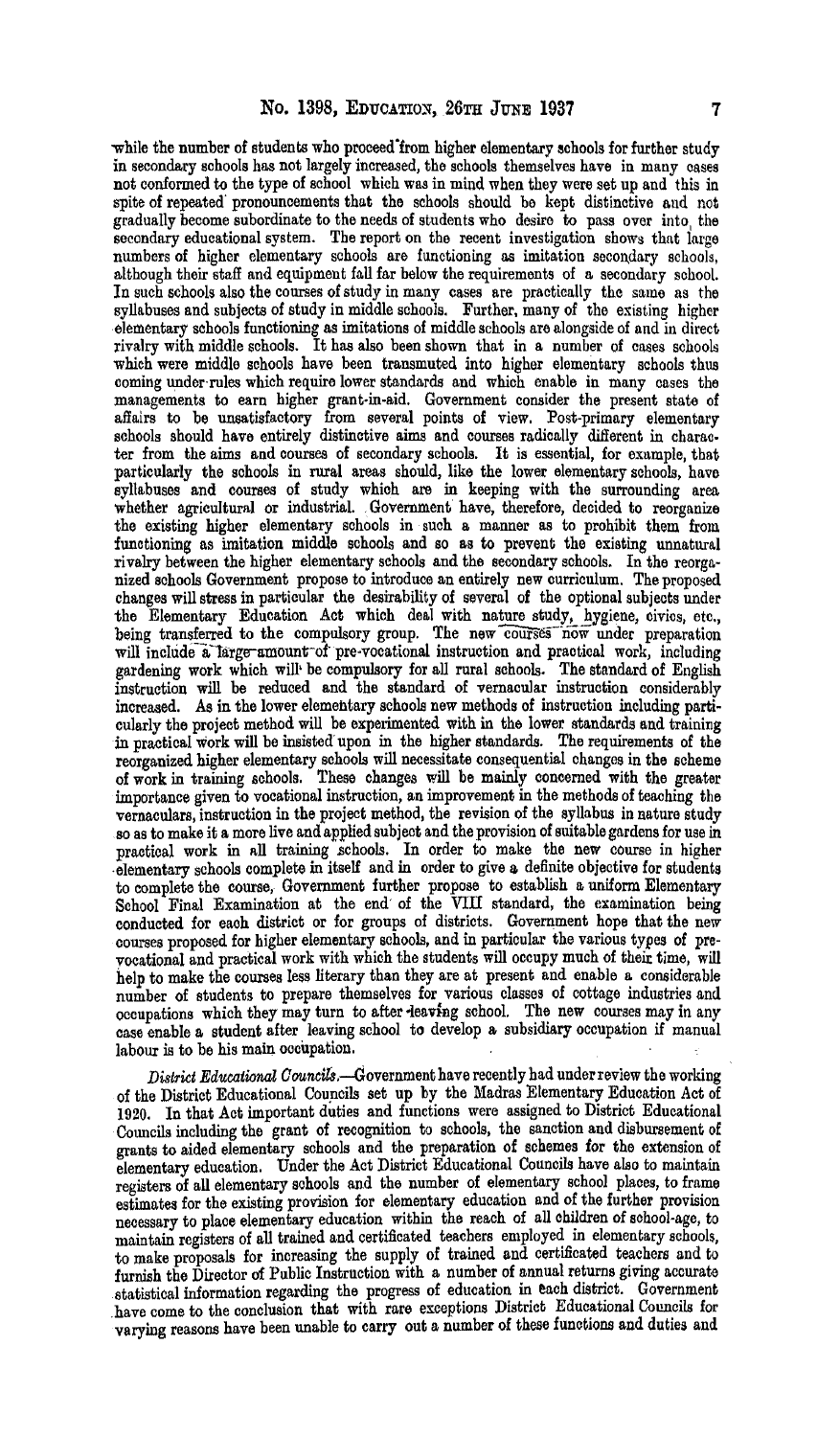that the councils have not been altogether successful in the manner of their carrying outthe other functions and duties assigned to them. In the matter of granting recognition and disbursing aid many instances have come to the notice of Government of irregularities committed by the District Educational Councils and owing to the difficulty prevailing in persuading the District Educational Councils to follow the legitimate recommendations of the Education department, Government have already in their Amending Act of 1934 and by rules framed under the Act taken power further to control the actions of the District Educational Councils. Government, however, consider that it is not possible satisfactorily to carry out a uniform, strong and effective policy in regard to the improvement of elementary education for the Presidency as a whole so long as the powers of granting recognition and of awarding aid vest in the District Educational Councils. By the award of grants to undeserving schools, by the award of increased grants to improperly working schools and by the grant of recognition to unsatisfactory or uunecessary schools the District Educational Councils have in many cases ignored the necessity for conserving public funds and have made the carrying out of a wide and sound policy in elementary education extremely difficult or in some cases altogether impossible. Government have, therefore, come to the conclusion that there is no justification for the continuance of the District Educational Councils as at present constituted. They have in consequence under consideration the reconstitution of District Educational Councils or the substitution in their place of bodies or authorities more fitted to do the important work hitherto assigned to them. Government, however, realize that the reconstitution of the District Educational Government, however, realize that the reconstitution of the District Educational Councils involving as it does a legislative enactment cannot be undertaken until tho Reformed Councils begin to function normally. In the meanwhile, therefore, Government have taken steps, by new rules framed under the Elementary Education Act, to tighten control over the existing District Educational Councils and to lessen the scope for the irregularities in regard to recognition and grant now not infrequently brought to the notice of Government. Government through the District Educational Councils annually distri· bute a sum of over Rs. 55 lakhs and Government consider that owing to the large waste involved and the ineffectiveness of much of the expenditure it is incumbent upon Government to place greater restrictions on the freedom of action· now enjoyed by District. Educational Councils. The large sums of Government money distributed by District Educational Councils form, however, only a portion of the large amounts expended by Government on elementary schools and Government are, therefore, simultaneously framing rules which will help to eliminate the waste which is found in the uunecessary maintenance of certain classes of board schools and the irregular working of large numbers of elementary schools under municipal councils and district boards.

*Secrmdary anil Higher Educativn.-The* need for a reconstruction of the secondary school system has been recognized all over India and both the Government of India and the other provinces in India have under consideration large changes in the structure and courses of secondary schools. In this province criticism of the secondary course has mainly taken the form of a strong objection to its domination by university requirements. The Government feel that there is considerable justification for this criticism, since at present there is practically no secondary course complete in itself independent of a preparation for university entrance and leading to vocational training or direct occupation. Government are in general agreement with the recent resolution of the Central Advisory Board of Education in regard to the length of the middle school course and in regard to the need for a bifurcation at the high school stage. Having fully considered the whole position, Government feel that there are three changes of immediate urgency required in the secondary school system- •

- ( 1) The alteration and improvement of the general education course at the middle school stage.
- (2) The provision of a variety of courses at the high school stage.
- (3) A definite restriction of the number of secondary school students preparing for university entrance.

In this connexion Government consider that, as a course of general education preparing both for pre-university classes and for a variety of other post-middle school training, the present middle school course is too short, Government also consider that the present high school course providing as it does little or no alternatives for students who either do not desire to prepare for the university or who are unfitted for higher literary study needs radical alteration. Every education committee of any prominence in recent years in India has recognized the fact that neither the universities in India nor the students attending them are benefited by the increasingly large numbers of students who press their way after repeated faliures at the School Final and Intermediate stages into the degree classes. Goyernment have also come to the conclusion that unfortunately the very class of student who is least fitted for higher literary education is the class of student whose parents find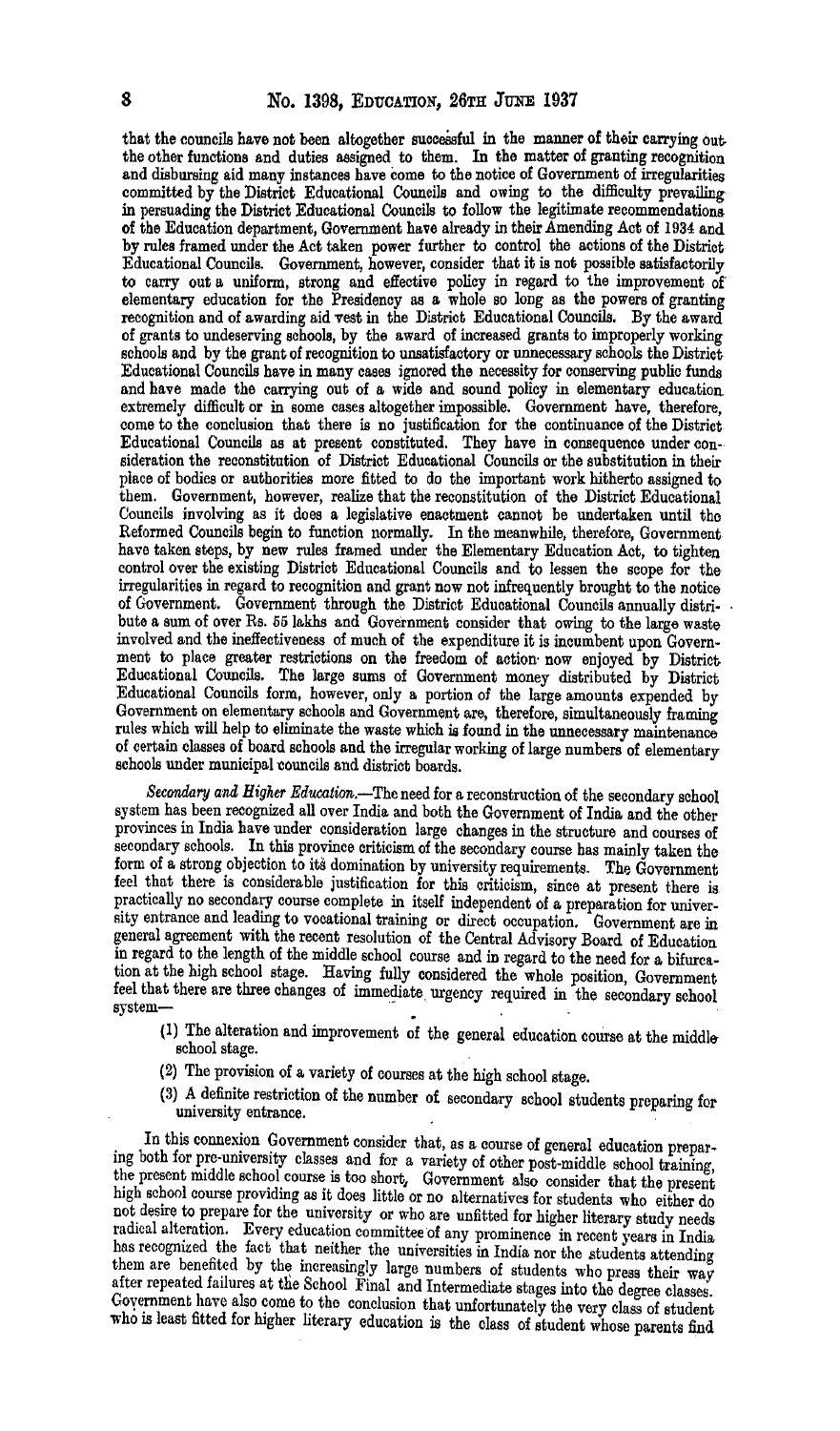the greatest difficulty in financing their children at the university stage. It is economically unsound both for the country and for the individuals concerned that a student whose performance both at school and college proves his lack of capacity to cope with a particular type of higher education and to benefit from it should reduce his family to poverty and should lower his own earning capacity by pressing on through a course for which he is not fitted and which gives him a very slender chance of employment even if he successfully completes the course. Government are aware that any steps taken to restrict admission to higher education will not be popular but they are convinced that the best interests of the country can only be served by facing the problem frankly and if necessary by taking what may be regarded in some quarters as drastic action. Further, Government consider that the waste and tragedy involved in educated unemployment is greater and more distressing at the post-university stage than at any other stage of education. It is well known that large numbers of students who come from families with hereditary earning capacity in what may be termed minor employment become completely unfitted to return to those employments after receiving higher education. Since there is only a limited field for employment of university graduates such students in many cases have lost their potential earning capacity by the time they have passed out of the universities. One of the reasons for the steady upward flow of high school students into the universities is the fact that practically all high schools in the province prepare for a university matriculation. In the early stages of -educational development this was not altogether undesirable since higher education attrac· ted comparatively few students and clerical and professional employment absorbed the products of higher education. To·day, however, the continued existence of a rigid single type of secondary school cannot be justified. In other countries where education has spread rapidly various grades of secondary schools catering to the needs of various classes of pupils with different futures before them have come into existence and Government feel strongly that a similar line of development is now called for in this province. That the universities ·in India themselves have realized the dangera and difficulties of the present position .and the need for reorganization along the lines suggested is made clear by the unanimous resolution of the Universities Conference of 1934 which stated " a practical solution of the problem of unemployment can only be found in a radical readjustment of the present system in schools in such a way that a large number of pupils shall be ·diverted at the completion of their secondary education either to occupations or to separate vocational institutions. This will enable universities to improve their standard<br>of admission." Taking all things into consideration, Government have come to the Taking all things into consideration, Government have come to the -eonclusion that it is desirable to institute in this province a post-primary four·year middle school course followed on the one hand by a three-year selective pre-university ·courae and on the other hand by bifurcated courses of varying types and length. As a corollary to these proposals Government contemplate the setting up of a public examination at the end of the  $IV$  Form. This examination will have a dual function and dual stand-.ards. On the results of the examination pupils will be carefully selected for admission into the pre-university classes and pupils will also be selected with a different standard to ·enter the post-middle school vocational elasses. It is thns intended to divert students from progress upwards towards the university coneiderably before tho matriculation stage and to -encourage large groups of students to select courses of study not leading to university -entrance but preparing for types of employment which do not necessarily require university -degrees. The main objection which is likely to be raised against this procedure is the objec- -tion that students from backward and poor communities may not find a place in the suggest- ·ed pre-university classes. In this connexion Government want to make it perfectly clear that no student of whatever community will by reason of poverty alone be prohibited from 'being selected for pre-university education and Government are anxious that, by a system ·of scholarships and fee remissions, really clever students from backward and poor communities who show early signs of being able to benefit by higher education should be given the ·encouragement and opportunity necessary to compete with other students of well·to·do and ·forward communities. Government, however, consider that there is no justification for ~ncouraging students froin poor and backward communities to proceed to the universities when they manifestly do not possess those particular qualities and abilities which are neces· .sary for making the fullest use of higher education. It is fairer to such students and ·economically sounder to divert them into types of training and types of employment for which they are obviously more fitted.

The setting up of these pre-university classes involves the lengthening of the high school course by one year and Government consider that this can best be achieved by abolishing the existing intermediate classes in the universities, adding the junior inter· mediate class as the final year of the pre-university high school .course and adding the ·senior intermediate class as the first year of a three· year degree pourse. In this connexion ·Government recommend that the universities should establish their own matriculation examination to select students for university admission at the end of what will become the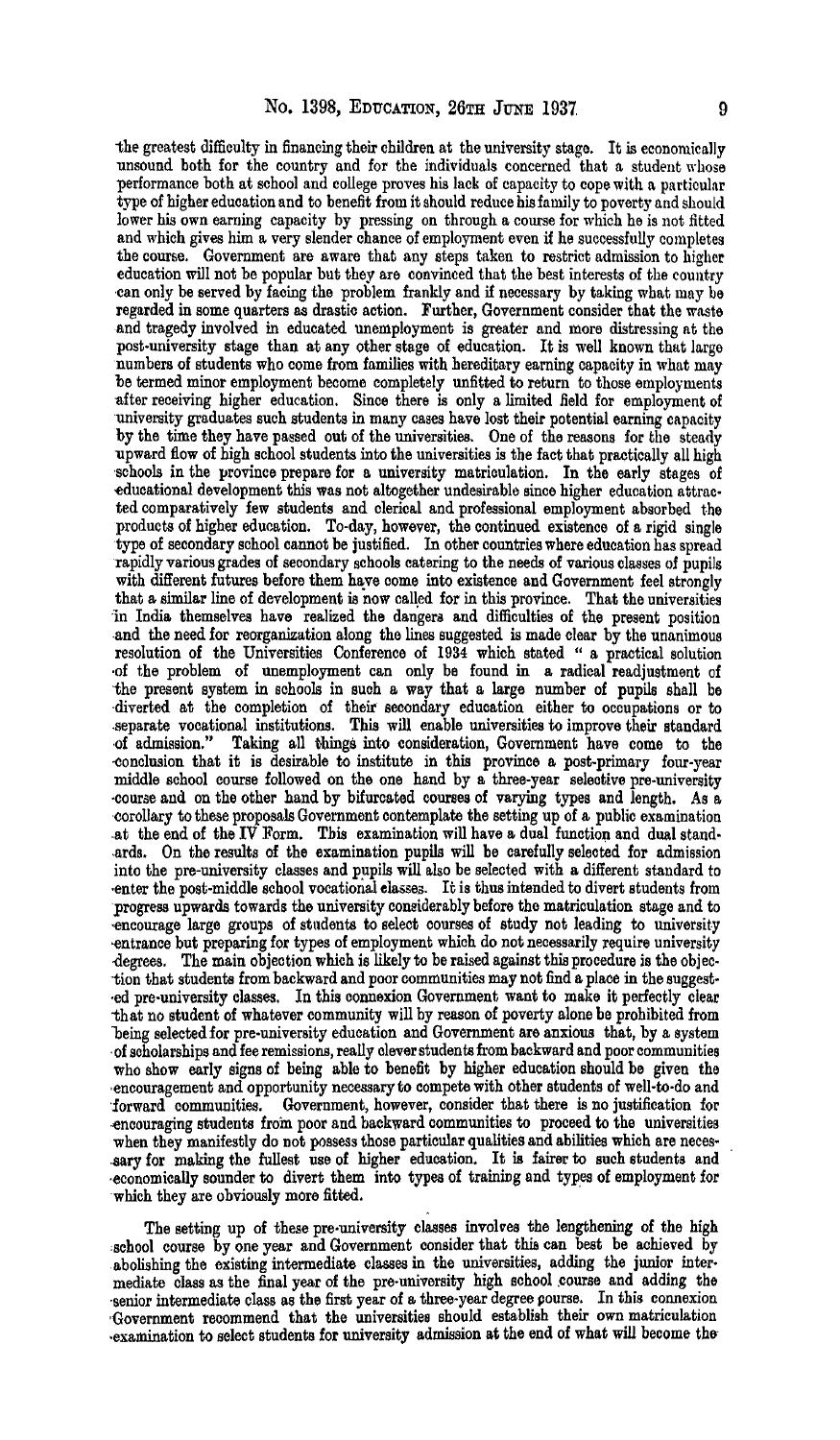VII Form of the high school course. Government are aware that much controversy has centred round the question of the removal of intermediate classes from the university course and from the control of the university, but Government have come to the concluston that the arguments are all in favour of the course which they have suggested. The present junior intermediate course is both from the point of view of the standards attained in itand from the point of view of the average age of the students in it, essentially more a school class than a university class. While the addition of the extra year to the pre-university school course is in the opinion of Government by itself essential in their scheme for the reorganization of secondary education, they feel that it is undesirable on other grounds that young and immature students should pass at too early  $\,$  a stage from the comparative discipline of secondary schools to the comparative freedom of university life. The mixing of school boys with older and more mature university students proper is unsatisfactory both from the point of view of university standards and from the point of view of school standards. Government hope that the university authorities will give these proposals the most serious and sympathetic consideration and that they will assist in this essential reorganization of education at the secondary stage by agreeing to the lengthening of the degree courses and the abolition of the intermediate stage as such. If these proposals are accepted, a secondary school pupil anxious to proceed for higher studies will in practice be faced by a public exnmination at the end of the IV Form, a university examination at the end of the VII Form and a degree examination not earlier than the end. of three years' study in a university.

The alternative courses to be provided at the end of the IV Form need careful planning and consideration and Government do not intend within this resolution to give a. detailed account of the possibilities in this direction. They may include courses especially designed to meet the needs of those who desire to qualify for the lower clerical and other ranks of Government service and courses especially designed to meet the need of those who<br>seek business openings. Courses in shorthand, typewriting, accountancy, business Courses in shorthand, typewriting, accountancy, business methods and the like would thus find a place. They may also include vocational courses. in agriculture, industrial arts, woodwork, metal-work, etc. The alternative courses to be offered need not necessarily be opened in the high schools themselves, but may also be offered in post-middle special schools, trade schools, technical schools, commercial schools,. Government have given the most careful consideration to the question of recruitment to the lower ranks of Government service and they have come to the conclusion that the present arrangements are not altogether satisfactory. At the present moment although a separate examination is held for the recruitment of clerical establishment and although recommendations have been made that candidates with lower qualifications than university graduates and candidates with secre· tarial qualifications will be preferred in actual practice, large numbers of graduates and persons with higher qualifications than graduates appear for the examination and in many cases are chosen in preference to candidates with lower qualifications. Further, the agelimit for recruitment to Government service even to these ranks is 25. This fact leads to. the inevitable result that candidates who are anxious to obtain even comparatively low positions in Government service feel that it is necessary to pursue courses of study up to a degree standard or higher in order to compete successfully for recruitment to Government service. In effect, this has resulted in youthful candidates, who might have early qualified themselves in business methods, particularly suited to their future work as clerks under Government, pursue a course of studies at a university in no way particularly suited to improve theirwork as Government clerks and in doing so have not been able to qualify themselves satisfactorily on the secretarial side. These criticisms Government consider are equally applicable to the many students who seek employment in business firms. Selection at an earlier age and a suitable training for work in business houses is in the opinion of Government better than the attainment of a university degree often unrelated to the type of work in business which the students subsequently seek for. From the point of view of parents and public From the point of view of parents and public and also employees the present position is unsatisfactory also in so far as a young man has to spend considerable sums of money in qualifying himself at a university, to obtain a type of employment which with further training in business methods he was better fitted for at a considerably earlier age. A young student passing from the vocational classes or from the S.S.L.C. course is actually a more suitable candidate for a certain type of clerical employment than an Honours degree holder who had really, by his greater expenditure of time and money spent in higher education, made himself almost less fit for this particular type of employment. Government feel, therefore, that a reduction in the maximum age-limit for certain classes of Government employment and the provision of a different system of recruitment will not only avoid the considerable waste of money and material which now exists but will help both to raise the standards in the universities by the exclusion of a large class of students and to some extent, however limited, avoid the unhappiness and disappointment with which so many graduates are constantly faced to-day. The type of alternative.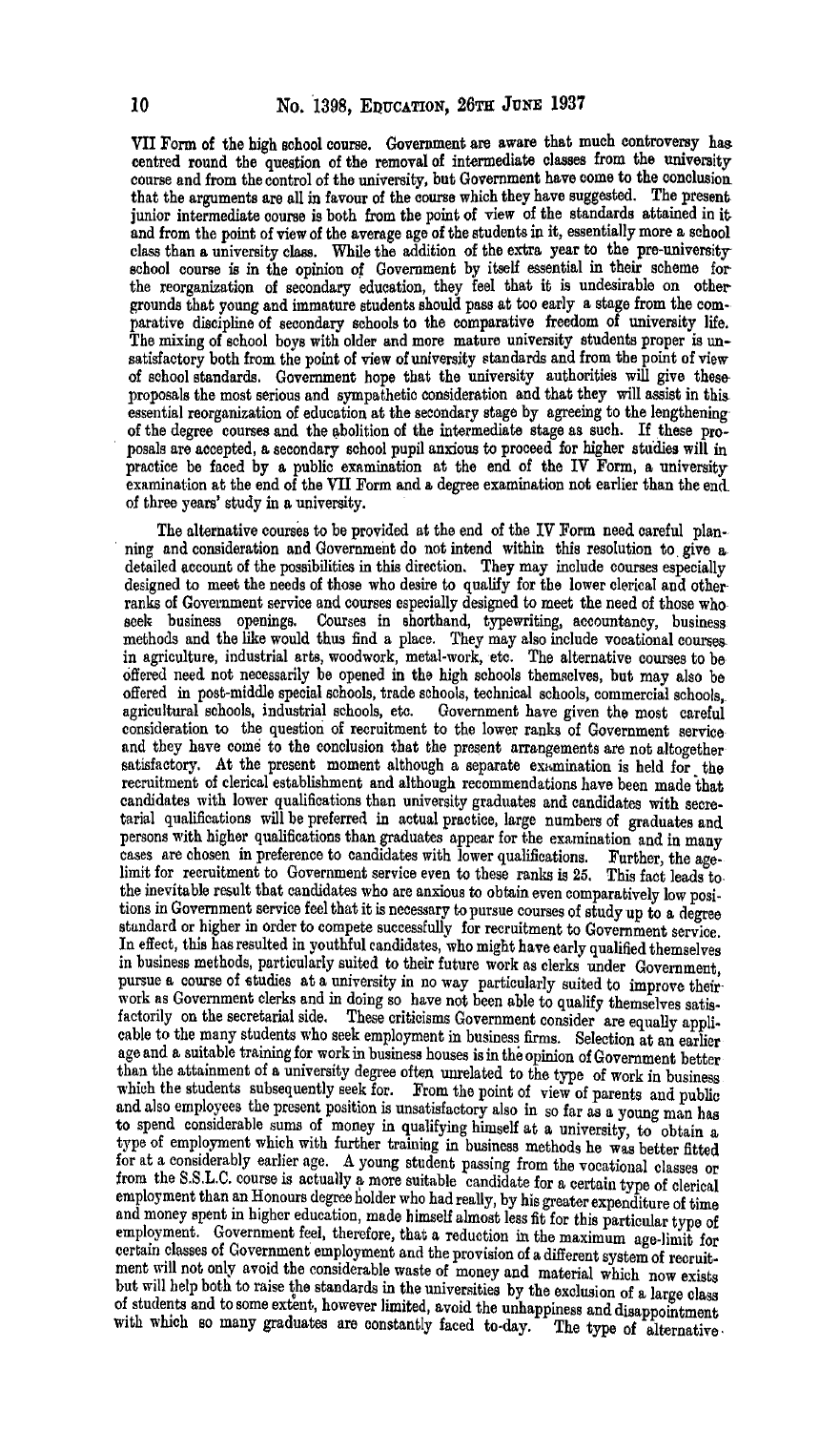courses newly to be instituted and their length will ultimately- determine the age-limits which Government may fix for recruitment to certain classes of Government service but they feel that it is likely that the upper age-liniit for recruitment may be reduced to an nge as low as 18.

There is another important aspect of the institution of these alternative courses which Government have under careful consideration and that is that they are fully aware that it would be unwise to launch into a new scheme of alternative courses in high schools or separate institutions without taking into consideration the special needs of business houses of all types, industrial undertakings, banks, commerce, railways, etc. Constantand repeated complaints have been received that the present School Final candidate, Intermediate candidate, and University graduates are not able by their training and by their almost purely literary bent, to make successful subordinates, let alone successful pioneers, in business undertakings. The unwillingness of most of such students to do what is essentially at the beginning of any business career, viz., to apprentice themselves to a hard, and often manual, training is largely responsible for their frequent· failure to succeed in business concerns. 'Government feel therefore that all business organizations should be consulted with regard to the type of training which these young men may be put through before they become suitable recruits for business employment. There are certain classes of employment which will require further training in professional institutions and some students may· pass direct after the IV Form examination to such institutions or may receive further vocational instruction in school until they are ready for admission into professional institutions, but Government consider that in any case the alternative courses should in part be designed on the advice of business men who are best fitted to dictate the type of training which willi be most helpful to students in their after-careers. In this connexion Government are investigating, in consultation with heads of industry, the possibility which has been suggested' outside this province of combining a system of school pre-vocational training with actual apprenticeship in industrial firms and factories. Under such a system a student while reading in the alternative high school classes would be accepted for portions of the year· as an actual apprentice in an industrial firm or factory and, if such a student showed satisfactory progress both as an apprentice and as a school student, it may safely be assumed that future work in firms and factories would be comparatively assured to him. Government realize that the large alteration in the school courses suggested above will take time by adjustment to be brought into completion, but, however difficult the adjustments may be in actual practice, they feel strongly that the time has come not merely to discuss and debate over the alterations possible in the secondary school course, but totake active steps gradually to bring these alterations into practical effect. The transitional period may be one of considerable difficulty, but Government sincerely hope that the resulting benefits of these changes to the life of the community and in particular to the thousands of young men who under present circumstanees find it increasingly difficult to secure reasonable employment, will compensate for the immediate difficulties involved in large changes.

One result of the proposed changes will be that all high schools will probably not be able to provide both pre-university classes and post-middle school vocational classes. Government, however, consider that it will be advantageous if some schools specialize in the provision of pre-university classes, while other schools specialize in the provision of vocational classes, a limited number of schools, including former intermediate colleges, providing for both classes.

Owing to the intimate connexion between the courses at the secondary stage and the university courses, the reorganization of the school courses must necessitate large altera· tions in the structure of university courses.

Government recognize that any scheme for the reorganization of collegiate education is largely a matter for the universities themselves to initiate but Government are hopeful that the universities whose representatives at the Universities Conference of 1934 unanimously demanded changes not unlike those proposed in this resolution. will realize. first that radical changes are necessary and secondly that the reconstruction of secondary education is interdependent on considerable alterations at the university stage. Apart however from the interrelationship of the changes proposed at the secondary stage with the present structure of collegiate education; Government feel that the universities themselves stand to benefit largely by radical changes within the universities themselves. The reduction in the number of students now pressing into universities, the heightening of standards, the greater attention to be paid to quality rather than to quantity, the introduction of a three years degree course and the abolition of the Intermediate are all in the opinion of Government proposals which will do much to improve the standard of untversity education.